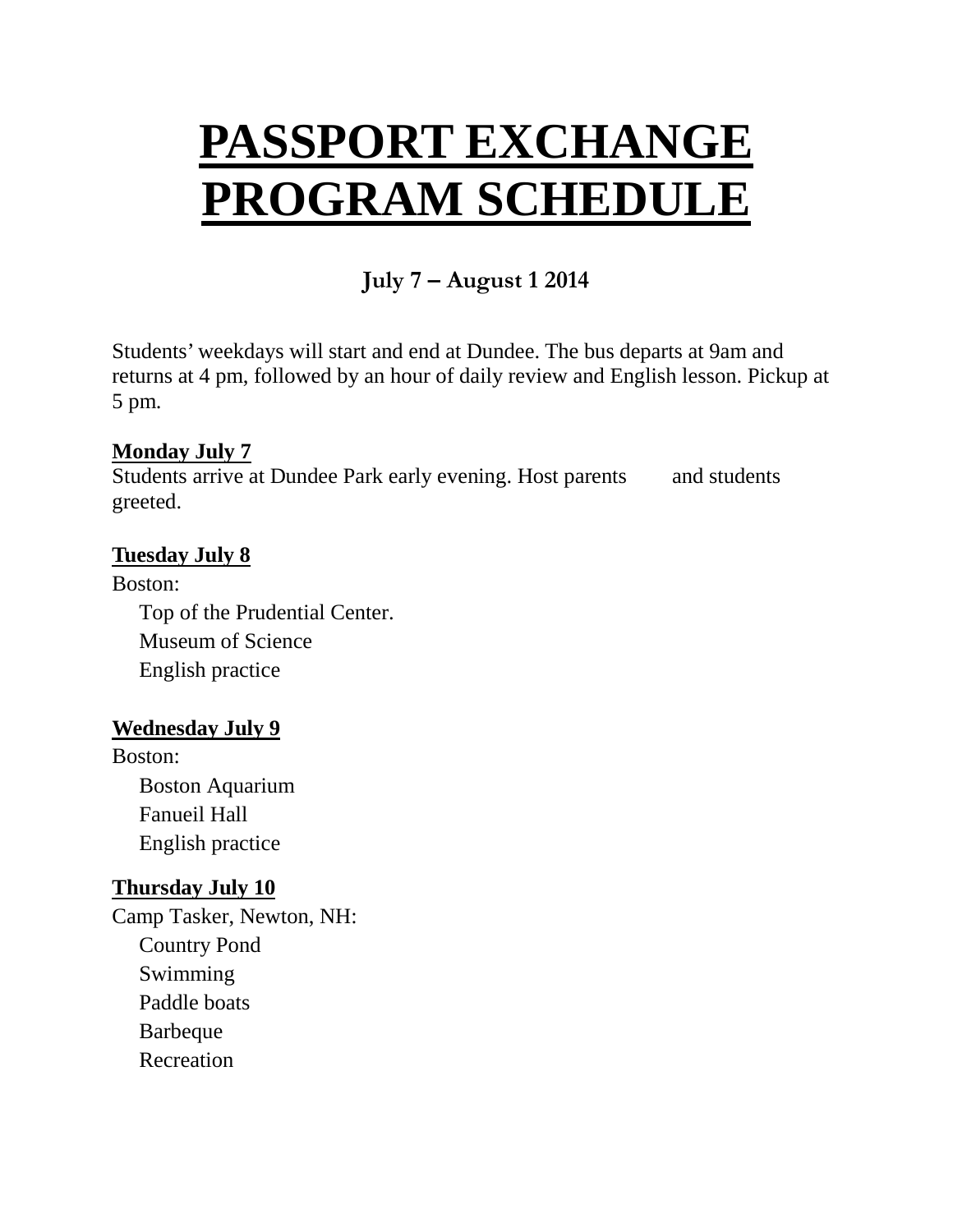#### **Friday July 11**

English lesson 9-9:40 Boston Music Center, Andover 10-12am drum lesson with professional drummer Krueger's Brick Oven Pizza Buffet 20 varieties students do-it-yourself pizza Sight-seeing in Haverhill Designer shops Winnekenni Castle

## **WEEK 2**

**Monday July 14** Hampton and Rye Beaches

**Tuesday July 15** Boston: Harvard, Harvard Square, Boat tour of Charles River

#### **Wednesday July 16**

Boston Public Gardens Fine Arts Museum

#### **Thursday July 17**

Portsmouth, NH. Professional Belgian photographer for photo shoot, portrait & to learn about lighting

#### **Friday July 18**

9-9:40 English lesson 10-12 drum lesson Merrimack, NH Beer brewery tour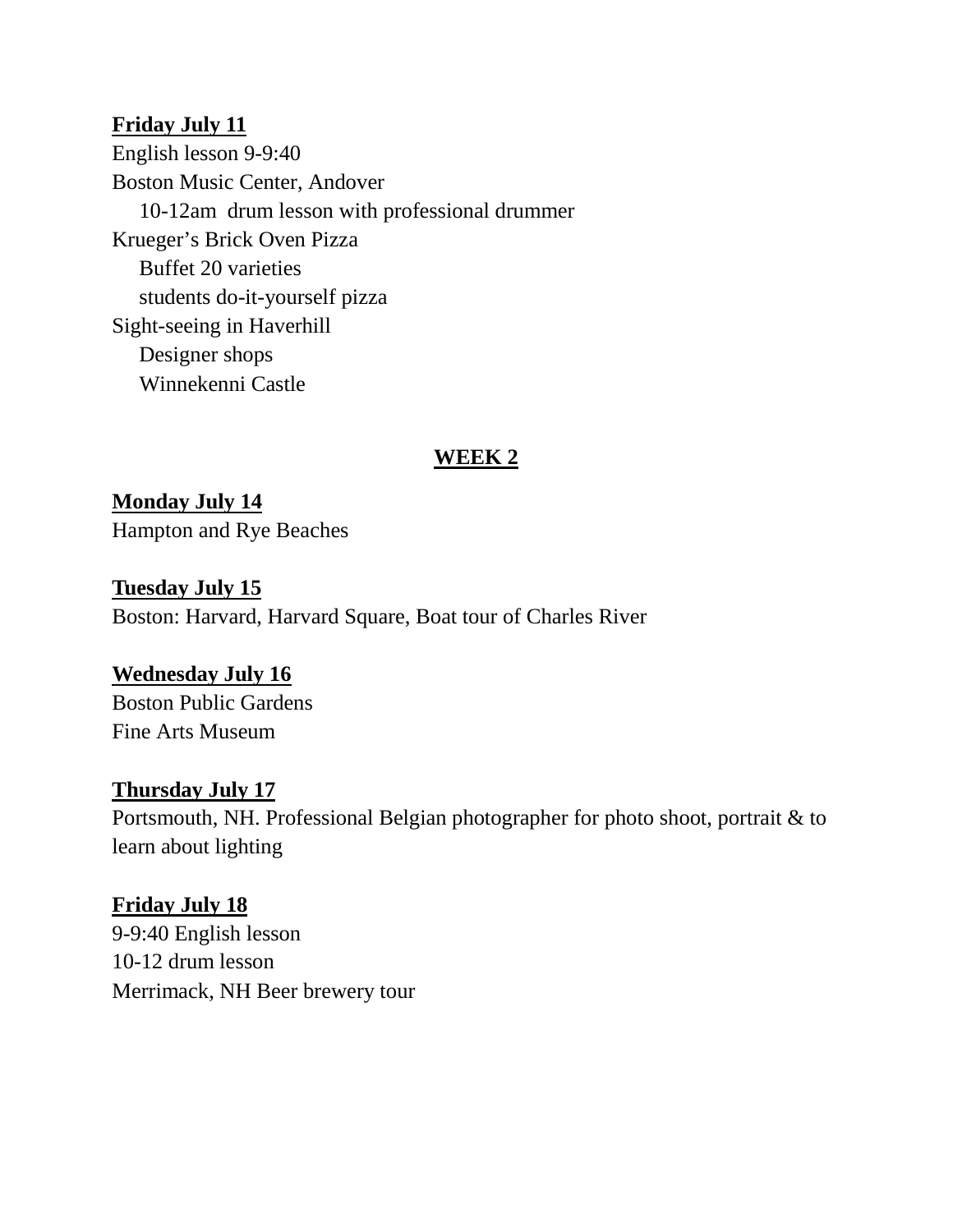#### **WEEK 3**

#### **Monday July 21**

Tour of Salem, MA – Pickering Wharf – Shops – Cemetery 9:15 am – 12:00 Peabody Mall – Shopping - 12:30 – 3:30 English Class – Trivia 4:00 – 5:00 **Bring money for shopping & lunch.**

#### **Tuesday July 22**

Plug's Pond Swimming 9:30 – 12:20 Showcase Cinema 12:20 – 3:20 Dawn of The Planet of The Apes Art Class 3:45 – 5:00 **Bring bathing suit, towel, sunscreen, lunch & drink**

#### **Wednesday July 23**

Art Class 9:15 – 11:00 Monster Golf & Arcade with Pizza Party 11:35 – 1:30 Addison Gallery 2- 4:00 English Class Trivia 4-5 pm **No Lunch Needed**

#### **Thursday July 24**

Photography Class at Winnekenni Castle Haverhill 9:15- 10:45 Bocce Ball Tournament – Methuen, MA 11:00 – 2:00 **Bring \$10.00 for Homemade Italian Cuisine Buffet** Visit to the Loop – Methuen (Shopping) 2-3:30 English Class Trivia 4-5 pm

#### **Friday July 25**

English Class Trivia 9:15-10:45 Maria's Restaurant Haverhill, MA – Lebanese Food, Music, Language  $11:00 - 1:00$ Scavenger Hunt 1:30 – 4:00 Travel back to Andover 4-5pm **No Lunch Needed**